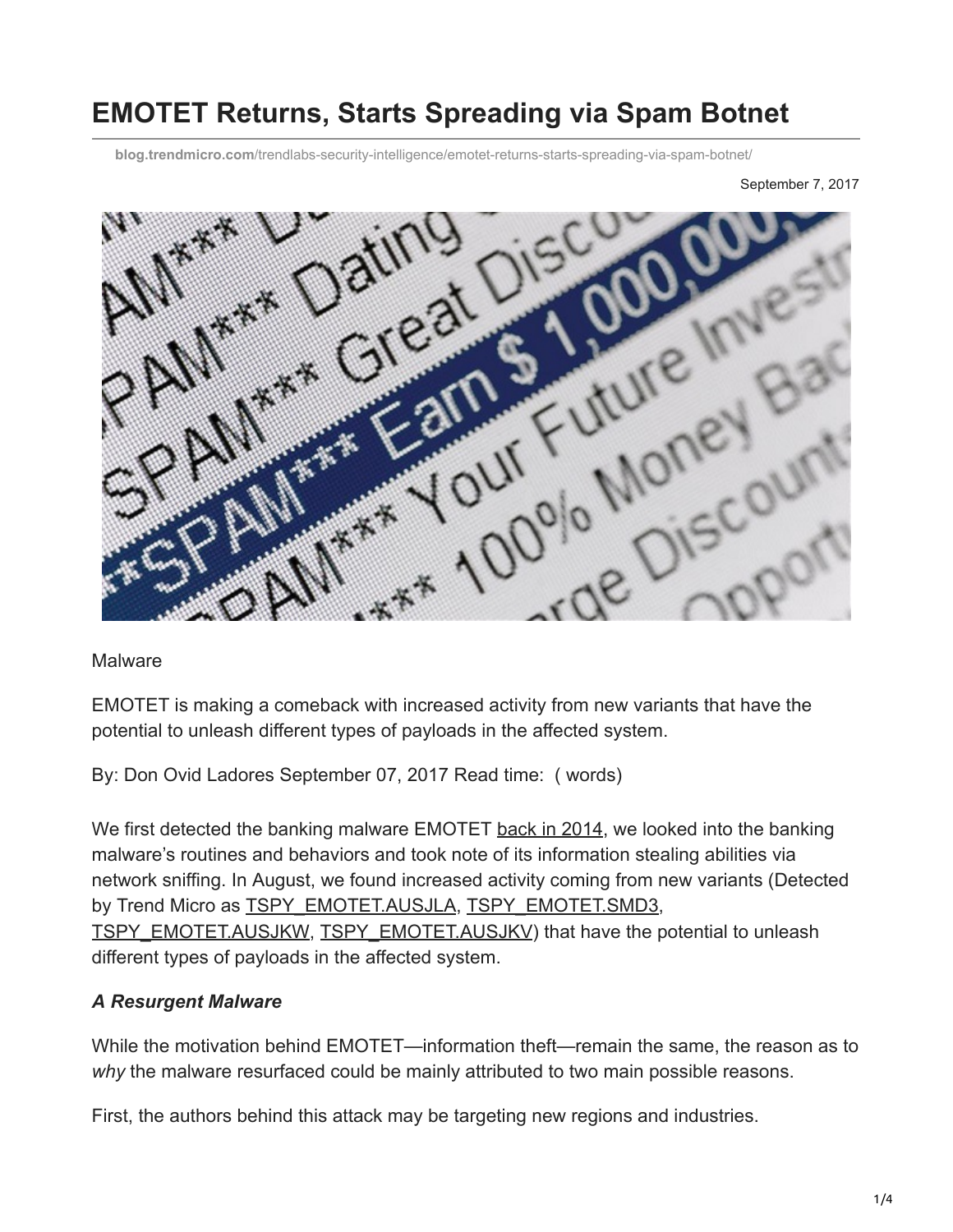While the earlier variants of EMOTET primarily targeted the banking sector, our Smart Protection Network (SPN) data reveals that this time, the malware isn't being picky about the industries it chooses to attack. The affected companies come from different industries, including manufacturing, food and beverage, and healthcare. Again, it is possible that due to the nature of its distribution, EMOTET now has a wider scope.

The United States, United Kingdom, and Canada made up the bulk of the target regions, with the US taking up 58% of all our detected infections, while Great Britain and Canada were at 12% and 8% respectively.

D

## *Figure 1: Regional Distribution of the EMOTET attacks from June 6 to September 6, 2017*

Second, these new variants use multiple ways to spread. Its primary propagation method involves the use of a spam botnet, which results in its rapid distribution via email. EMOTET can also spread via a network propagation module that brute forces its way into an account domain using a dictionary attack. EMOTET's use of compromised URLs as C&C servers likely helped it spread as well.

The element of surprise could also have played a role in its effectiveness: due to its recent inactivity, EMOTET's resurgence managed to catch its targets off-guard, making the attacks, new capabilities, and distribution more effective.

For a malware with email-spamming and lateral-movement capabilities, infecting business systems and acquiring corporate e-mails translates to larger and more effective spam targeting and a higher chance of gaining information.

## $\overline{\phantom{a}}$

*Figure 2: EMOTET Infection Diagram for the recent wave of attacks*

### *Arrival and Installation*

The new EMOTET variants initially arrive as spam claiming to be an invoice or payment notification to trick its victims into believing that this is a legitimate email from a supplier.

 $\Box$ 

### *Figure 3: Sample spam email*

In the body of this email is a malicious URL that will download a document containing a malicious macro when a user clicks on it. This macro will then execute a PowerShell command line that is responsible for downloading EMOTET.

Here are some of the sample URLs we discovered: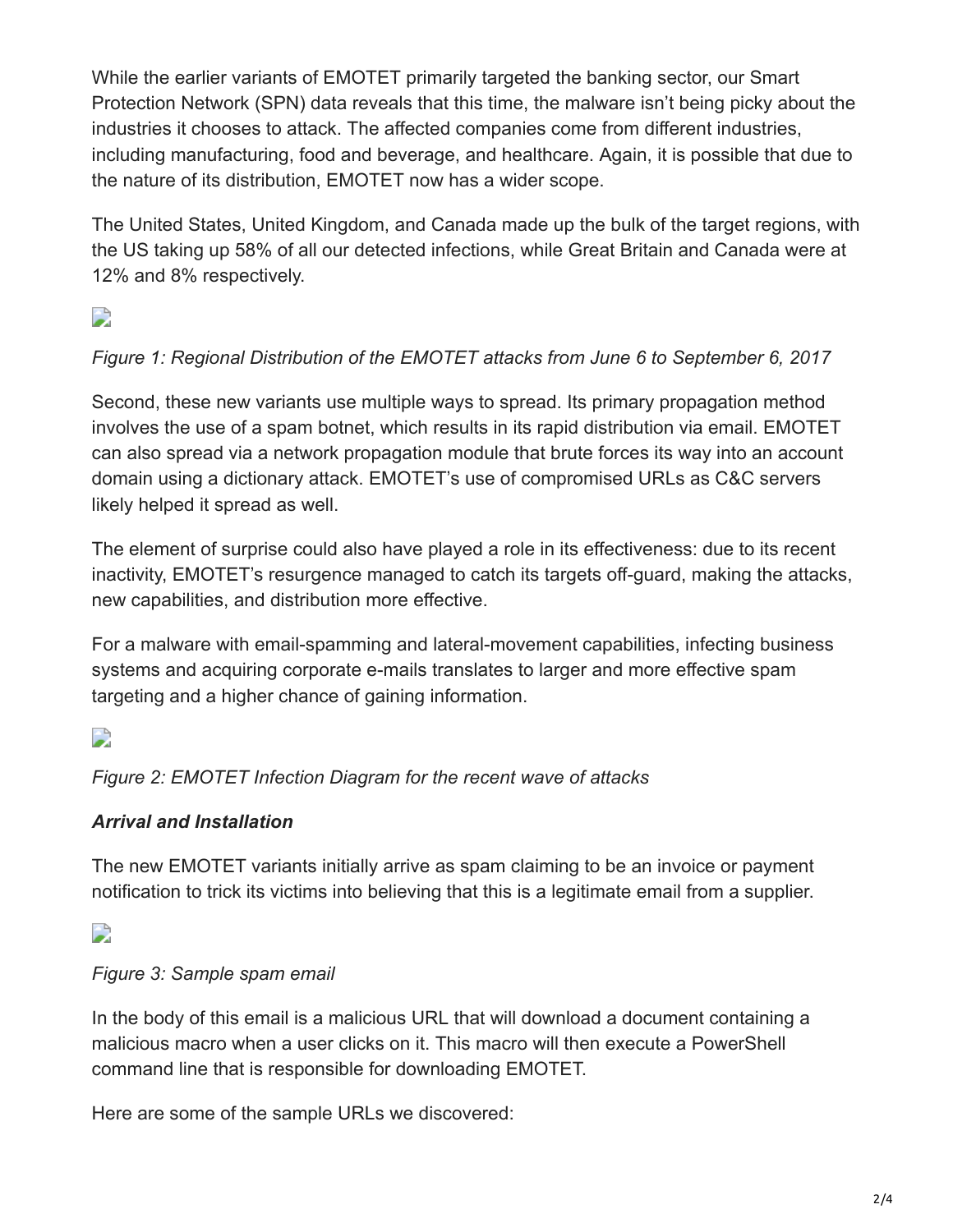- *hxxp://abbeykurtz[.]com/VZZQNZJIZD9113942*
- *hxxp://aplacetogrowtherapy[.]com/CNNKIAPGEP3572621*
- *hxxp://vanguardatlantic[.]com/Invoice-number-7121315833-issue/*
- *hxxp://charly-bass[.]de/Copy-Invoice-0954/*

Once downloaded, EMOTET drops and executes copies of itself into the following folders:

- If EMOTET has no admin privileges, it will drop the copies into *%AppDataLocal%\Microsoft\Windows\{string 1}{string 2}.exe*
- If EMOTET contains admin privileges, it will instead drop the copies into *System%\ {string 1}{string 2}.exe*

The malware will attempt to ease its entry into the system by deleting the Zone Identifier Alternate Data Stream (ADS), which is a string of information that describes the Internet Explorer Trust Settings of the file's download source. This is one way for the system to find out if a downloaded file is from a high-risk source, blocking the download if it is detected as such.

EMOTET will then register itself as a system service and adds registry entries to ensure that it is automatically executed at every system startup. The typical windows service acts as a "controller" for most hardware-based applications, while others are used to control other applications. The EMOTET malware, on the other hand, uses it for both Elevation of Privilege, and as an autostart mechanism.

### *Routines*

EMOTET will list the system's currently running processes and then proceed to gather information on both the system itself and the operating system used.

It will then connect to the Command & Control (C&C) servers to update to its latest version, as well as to determine the type of payload that it will deliver. One of the possible payloads is the persistent banking trojan known as [DRIDEX,](https://www.trendmicro.com/vinfo/us/threat-encyclopedia/web-attack/3147/dealing-with-the-mess-of-dridex) which attempts to harvest banking account information via browser monitoring routines. Furthermore, the malware can also turn the infected system into part of a botnet that sends spam emails intended to spread the malware even further. This allows the trojan to spread quickly, as the more systems it can potentially infect, the faster it will propagate. The malware is also capable of harvesting email information and stealing username and password information found in installed browsers.

We discovered that in addition to the above payloads, the C&C server is responsible for sending modules that will perform the following routines, which includes:

- SPAMMING Module
- Network Worm Module
- Mail Password Viewer
- Web Browser Password Viewer